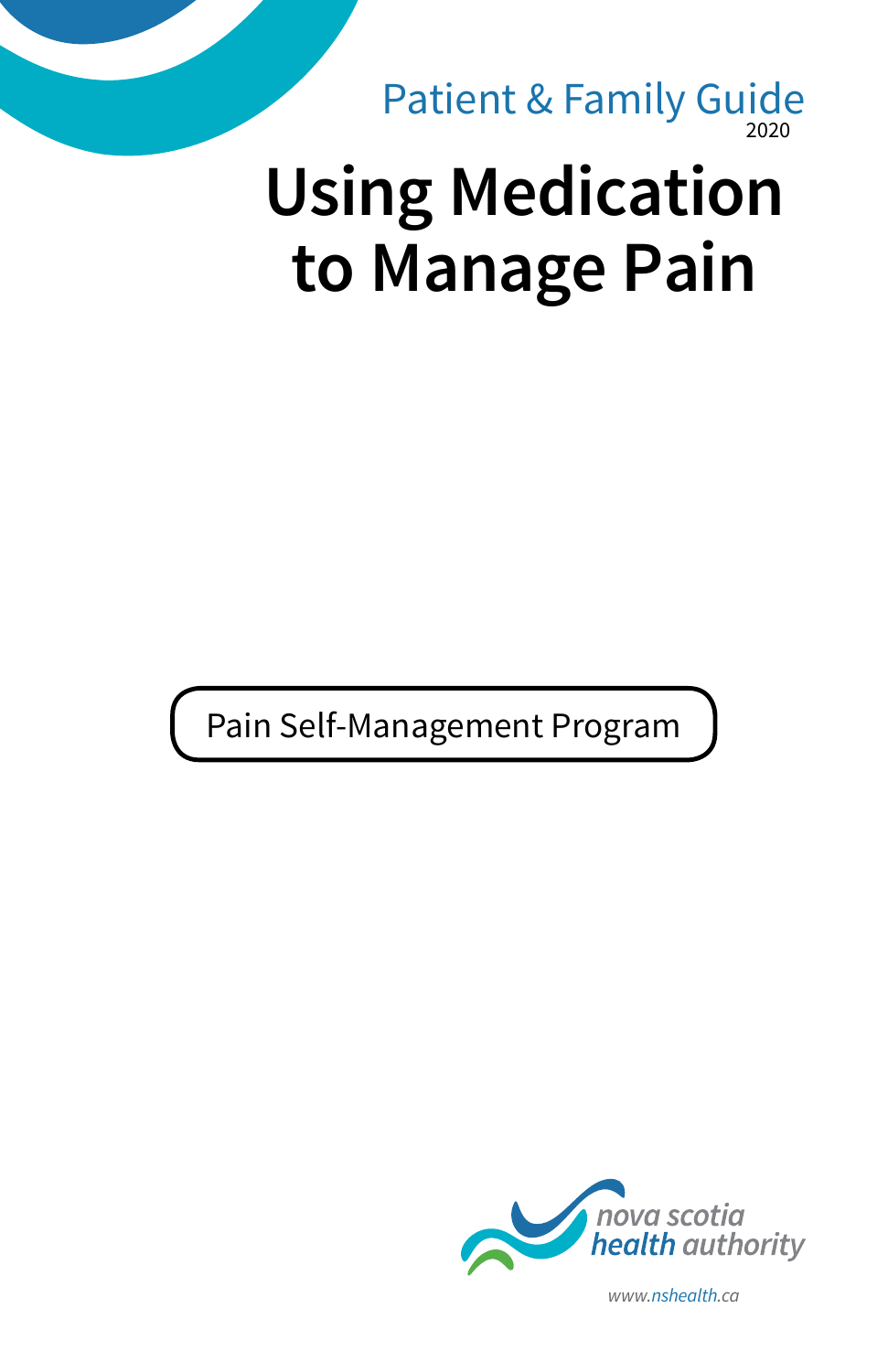# **Using Medication to Manage Pain**

Medications can be important in treating and managing both short-term and chronic (ongoing) pain.

Read the following statements and choose whether each statement is true or false. Circle T for true or F for false. The correct answers are on the next page.

1. Chronic pain is best managed by taking medication at different times each day.

T F

2. When you take medication for a long time, you need more medication to get the same amount of pain relief.

T F

3. Medication works about equally well to control short-term and chronic pain.

T F

4. Deciding when to take medication is much simpler when you take it at certain times instead of as needed.

T F

5. Taking medication as needed can increase your pain by causing you to focus on it more.

T F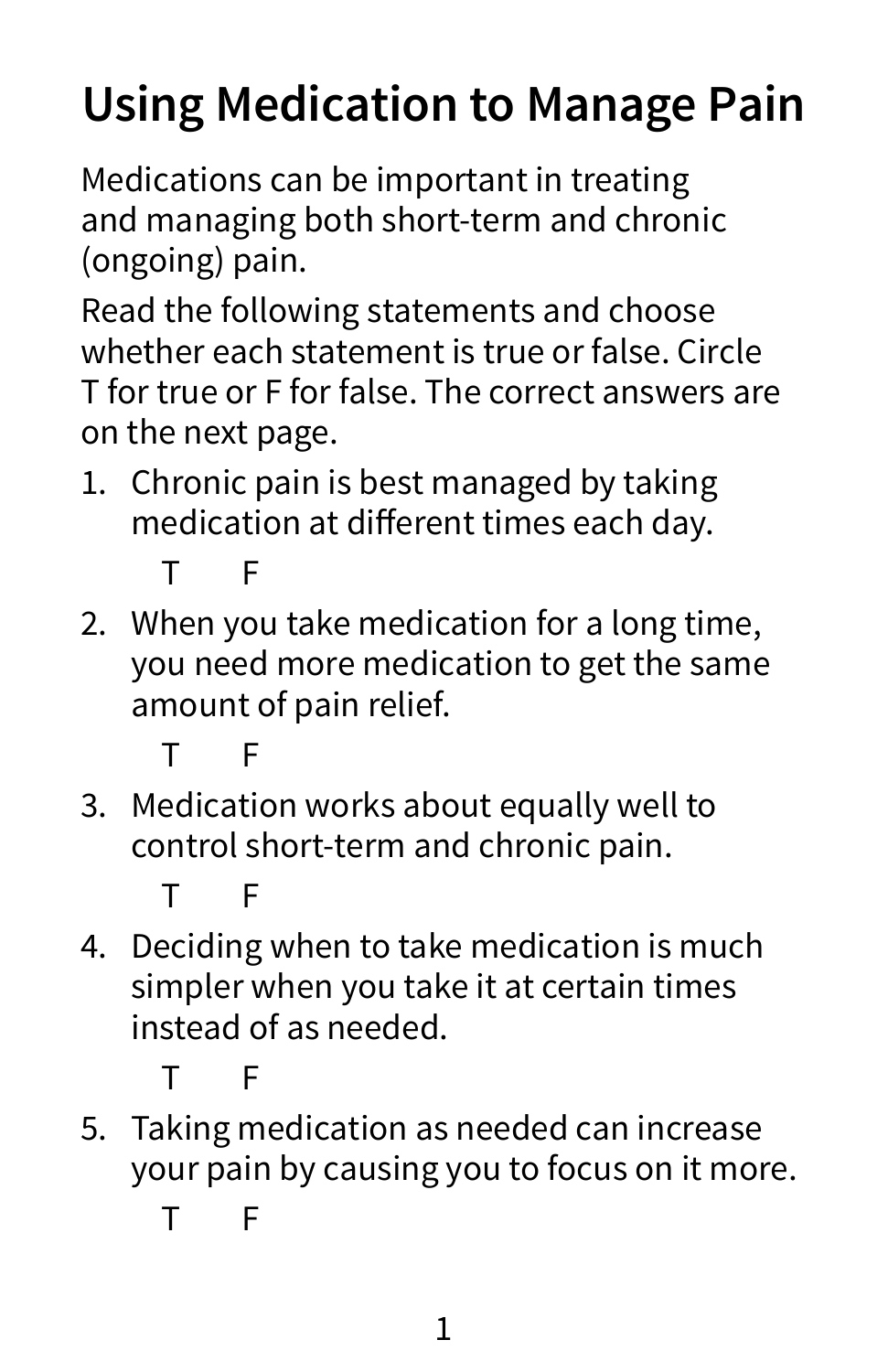#### **Quiz answers:**

- 1. F
- 2. T
- 3. F
- 4. T
- 5. T

# **Medication and short-term pain**

Medication is most often used to manage short-term pain. It is very useful for this type of pain. With short-term pain, medication helps to keep your pain under control while you heal. When healing is done and the pain ends, you stop taking the medication.

For example: After surgery, people are usually given medication to control their pain. They are told to take the medication as needed. When pain medication is taken as needed, you use your pain to decide when to take your medication. This means you must monitor your pain all the time.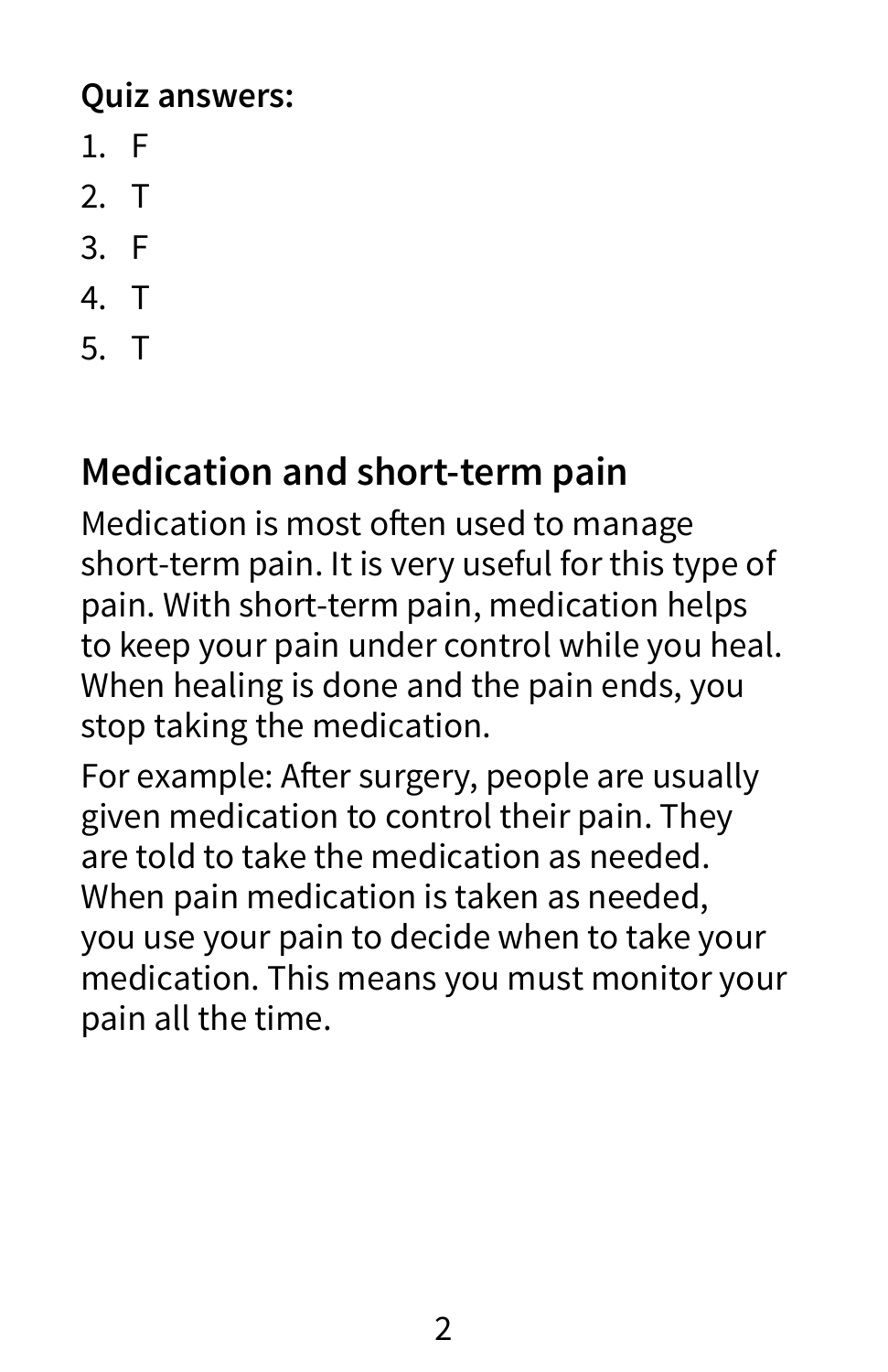# **Medication and chronic pain**

- When managing chronic pain, taking medication as needed may not be as helpful. For example:
	- › Over time, the same amount of medication may give less pain relief. You may then need more medication to control your pain.
	- › Waiting too long before taking your medication can allow your pain to get worse, so that when you do take your medication, it no longer gives relief. You may then need more medication to control your pain.
	- › When trying to decide when to take your medication, you think about how much pain you are in. This causes you to focus more on your pain. Focusing on your pain can increase the pain you feel.
- Deciding when to take your medication can also be hard. To make this decision, you may have to think about:
	- › Should I take the medication now, or save it for later?
	- › If I take the medication now, and it does not help, what will I do later?

Trying to decide can cause anxiety and stress, which can make your pain worse.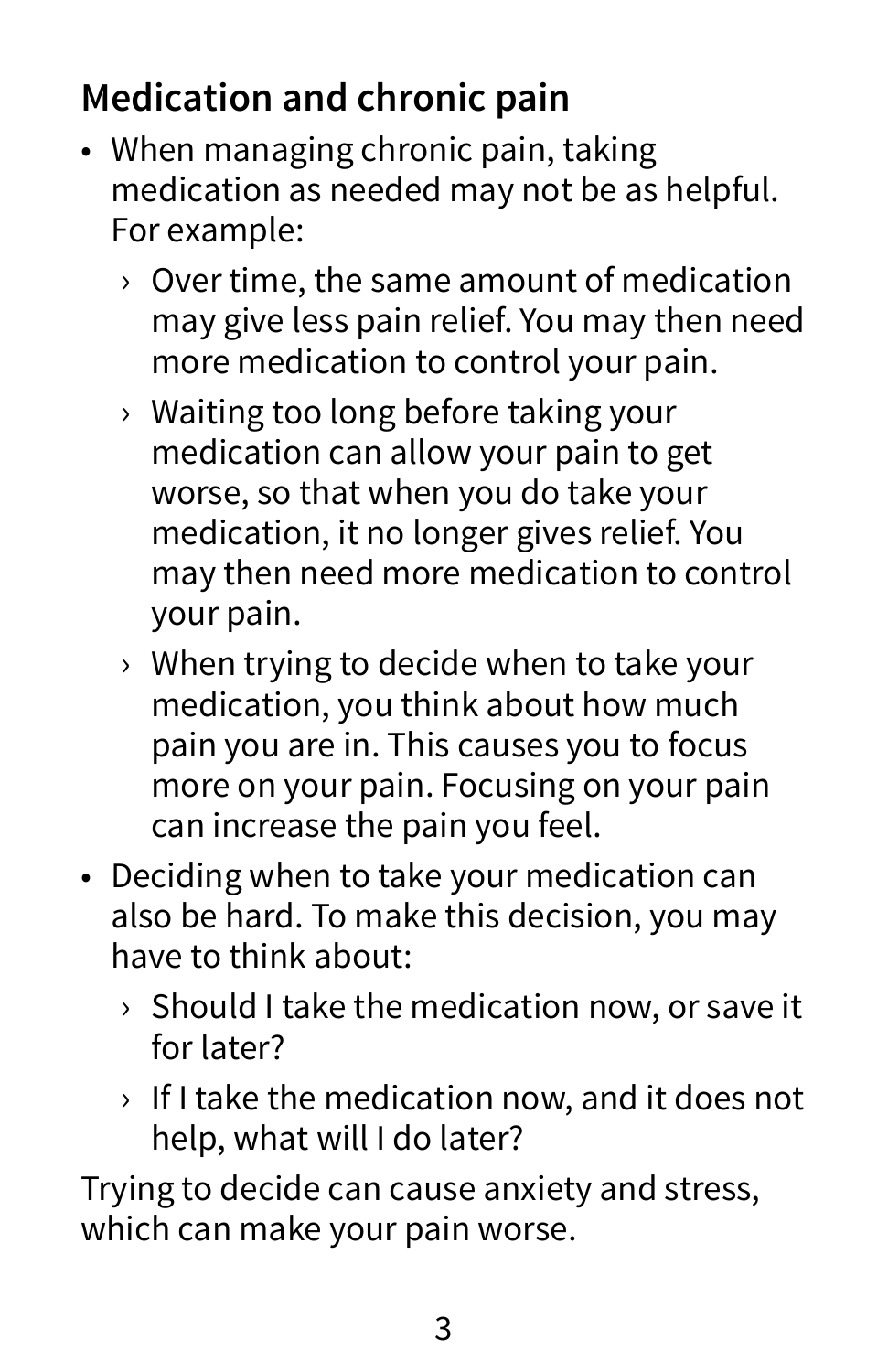# **What is the best way to take medication for chronic pain?**

You can take your pain medication at specific times, **no matter how much pain you are in at that time**.

Use the **amount of time** since you last took the medication to tell you when to take it. For example, you may take your medication every 8 hours.

Benefits of taking medication at certain times include:

- **Your pain is easier to manage.**
	- $\rightarrow$  Taking medication at regular times keeps your pain at a level where the medication still helps. You don't have to wait until the pain is bad to take your medication and then find out that the medication won't help.
- **You don't need to focus as much on your pain.**
	- $\rightarrow$  You can focus on other things in your life. This can help you have more time to enjoy life and be active.
- **You will have less anxiety and stress.**
	- $\rightarrow$  Since you don't have to decide when to take your medication, there is less anxiety or stress.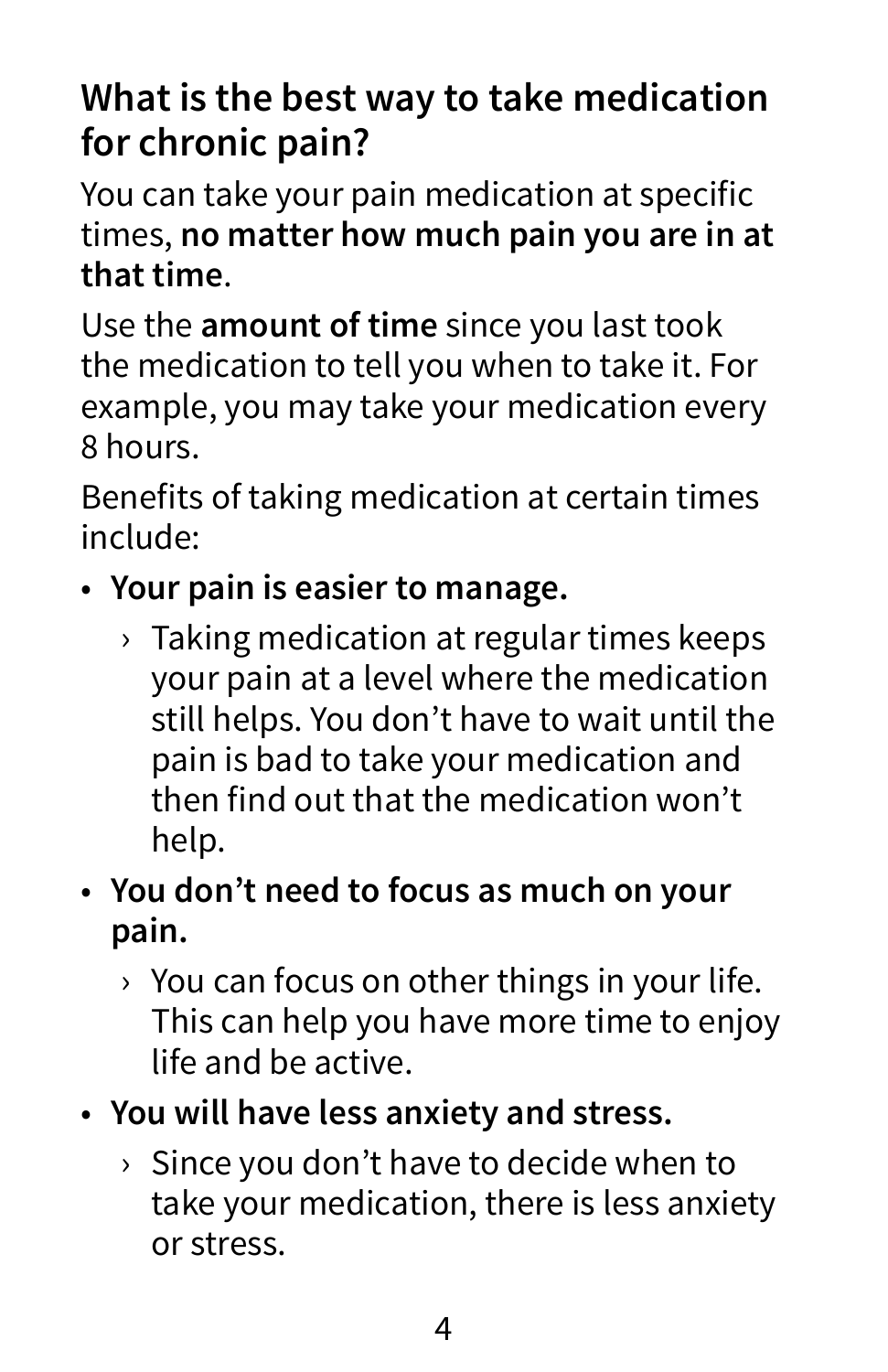# **What if I get addicted?**

Sometimes people may choose not to take their medication regularly because they are afraid of getting addicted to it. There is a difference between taking prescription medications to get "high" and taking prescription medications for pain relief.

You may have experienced negative reactions about taking medication from important people in your life, such as your family, friends, or coworkers.

#### **What are the warning signs of addiction?**

The goal of medication for chronic pain is to help lower your pain so you can be active. Being active can help improve your quality of life and helps you do things that are important to you.

#### **4 warning signs of addiction: the "4 Cs"**

- 1. **C**raving (strong desire)
- 2. **C**ompulsive use (using it even when you don't want to)
- 3. Loss of **C**ontrol
- 4. **C**ontinued use despite bad **C**onsequences (results)

It is important to tell your health care provider if you have fears or concerns about taking a medication.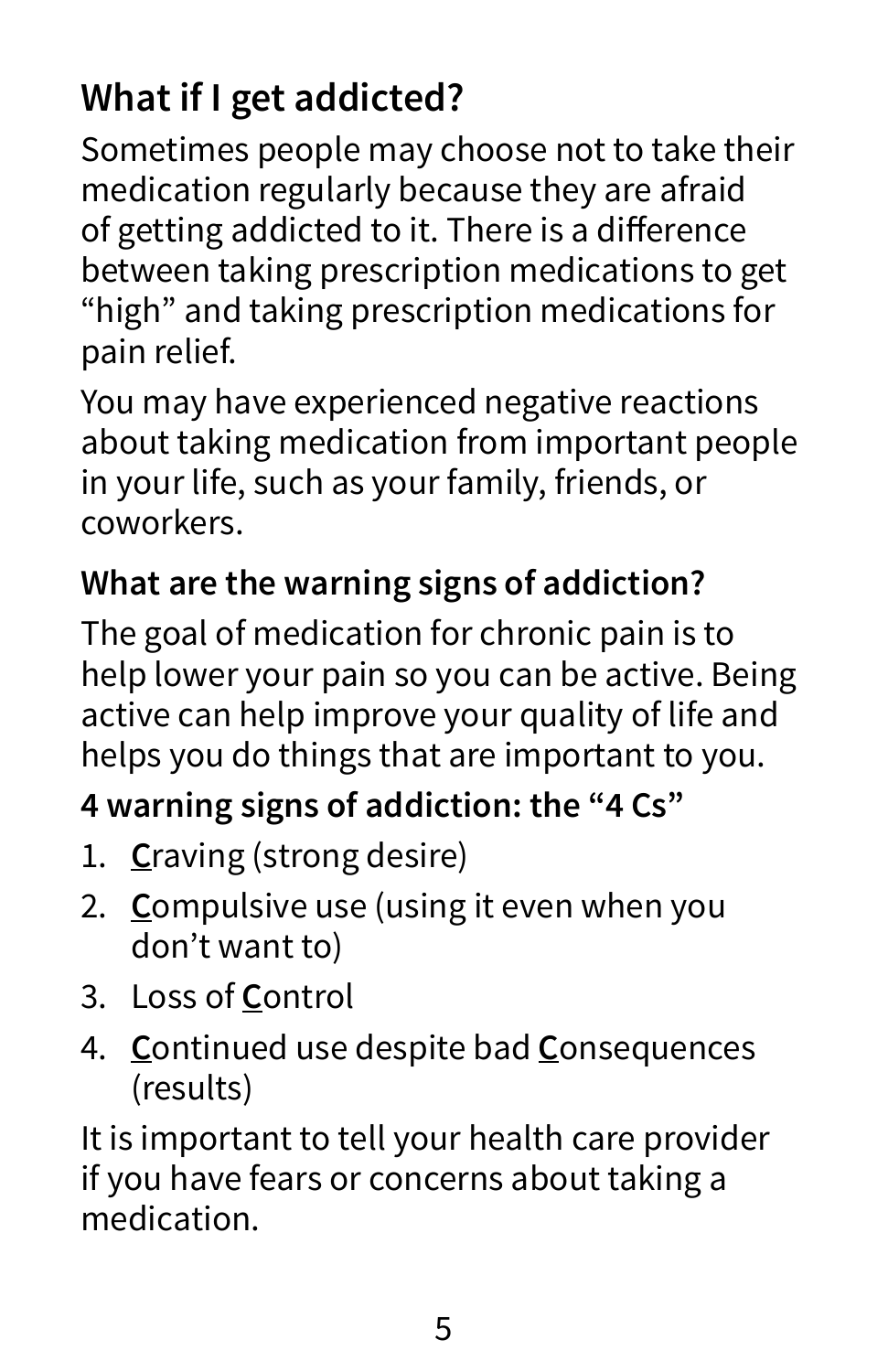# **Dependence, tolerance, and withdrawal**

Taking pain medication for a long time can cause physical changes. These changes include dependence, tolerance, and withdrawal.

Even if you do not become addicted to a medication, over time your body may become dependent on it. **Addiction and dependence are very different.**

**Dependence:** over time, your body needs the medication to work properly. This is not necessarily a bad thing. For example, many diabetics are dependent on insulin to live healthy lives.

**Tolerance:** your body has become used to the medication you are taking. Over time, the medication does not give the same amount of pain relief.

If this happens, your health care provider may increase the dosage (amount) of your medication. Sometimes switching between different medications can keep your pain under control.

It is important that the health care provider who prescribed the medication manages these changes. **Do not do this yourself!**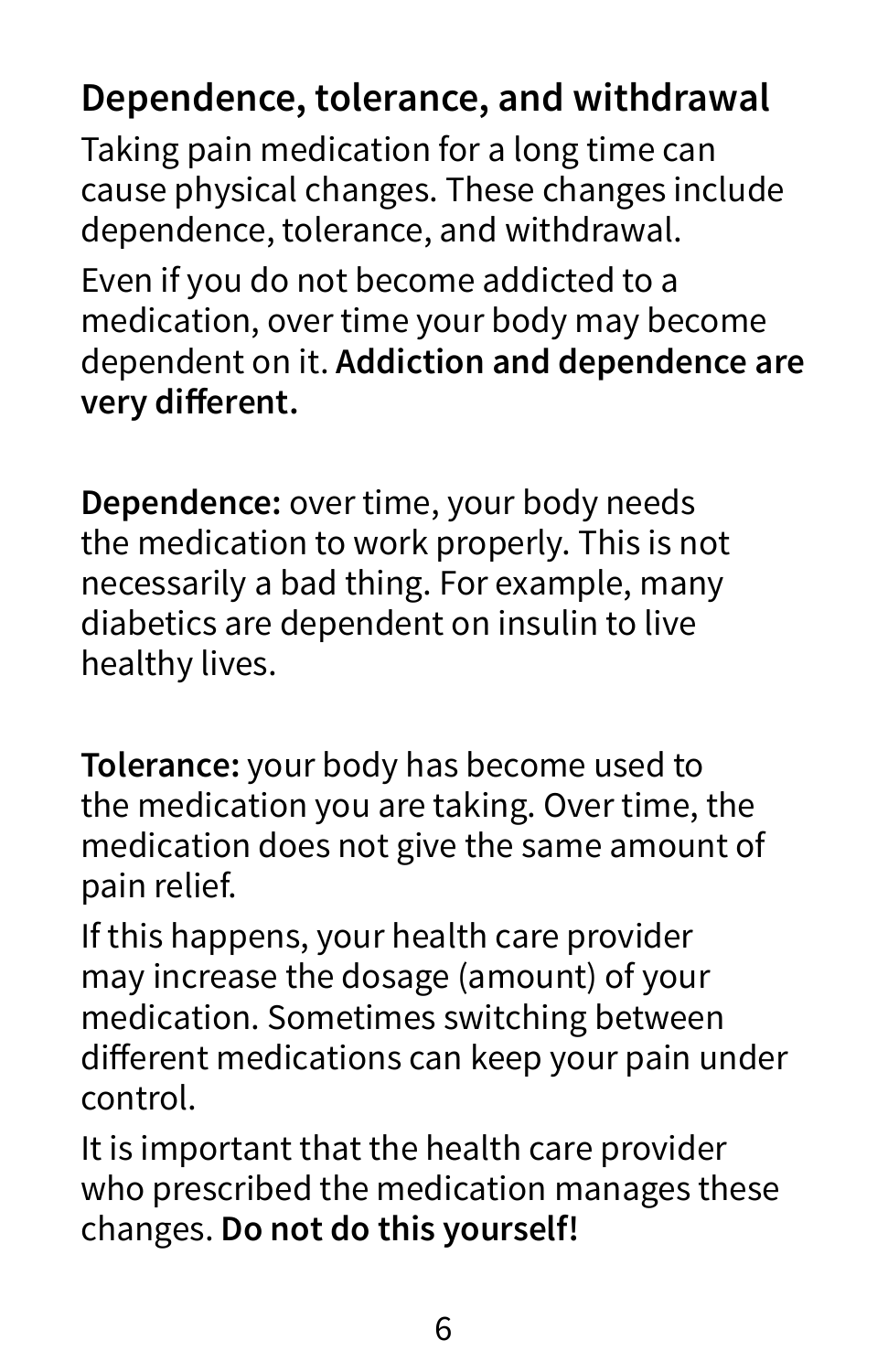It is not unusual to develop a tolerance to medication. **But not everyone develops a tolerance.** Just because you start to take a medication, it does not mean you will need to take more to get the same amount of pain relief.

**Withdrawal:** this may happen if you suddenly stop taking a medication that your body has become dependent on.

**Withdrawal is NOT a sign of addiction.** It means that your body has become used to having the medication. Withdrawal is a natural reaction when your medication dosage is lowered or stopped.

Your health care provider may recommend that you change or lower your medication dosage slowly over time. This gives your body a chance to get used to having less of the medication and lowers the chance of withdrawal symptoms.

## **What are the possible side effects of medication for long-term pain?**

Side effects are unpleasant problems caused by your medication. For example, your medication may help your migraine, but also give you heartburn.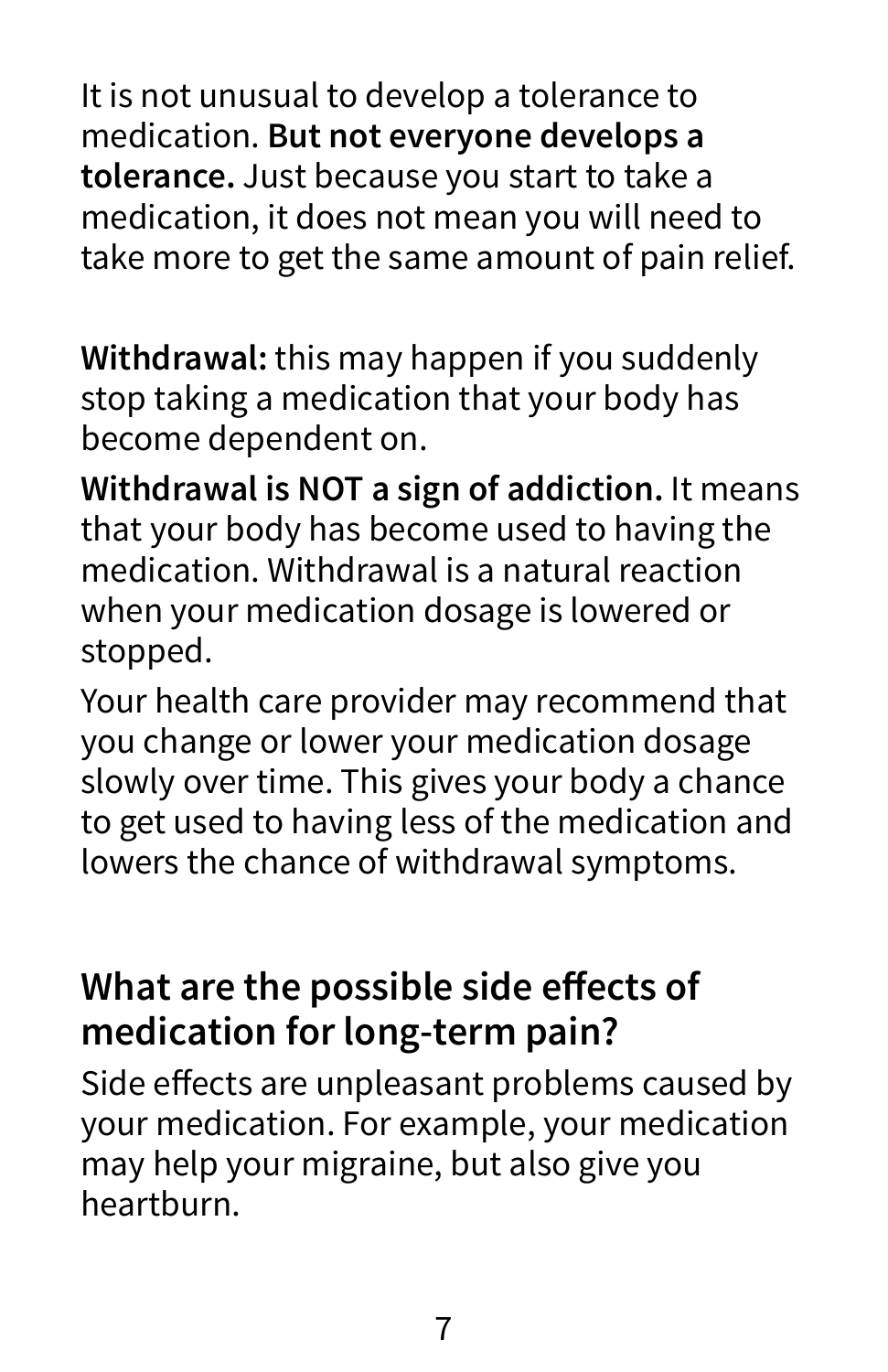Side effects may be different for each person. It is important that you tell your health care provider and pharmacist as soon as possible about any side effects you have. They can make changes to your medication so you can control your pain with fewer side effects.

#### **Remember:**

- It is important to have all of your medications prescribed by the same health care provider and filled at the same pharmacy, whenever possible.
- Make sure that you tell your health care provider and pharmacist about all over-the-counter medications you are taking. This includes herbal remedies (such as vitamins, minerals, teas, supplements, etc.). These may interact with your prescription medications.
- Find a way to make sure you take your medications on time and record that you have taken them. This way you will not take a double dose or miss a dose (or worry that you have). Talk with your pharmacist if you need help. Bring this record to all of your appointments with your health care provider.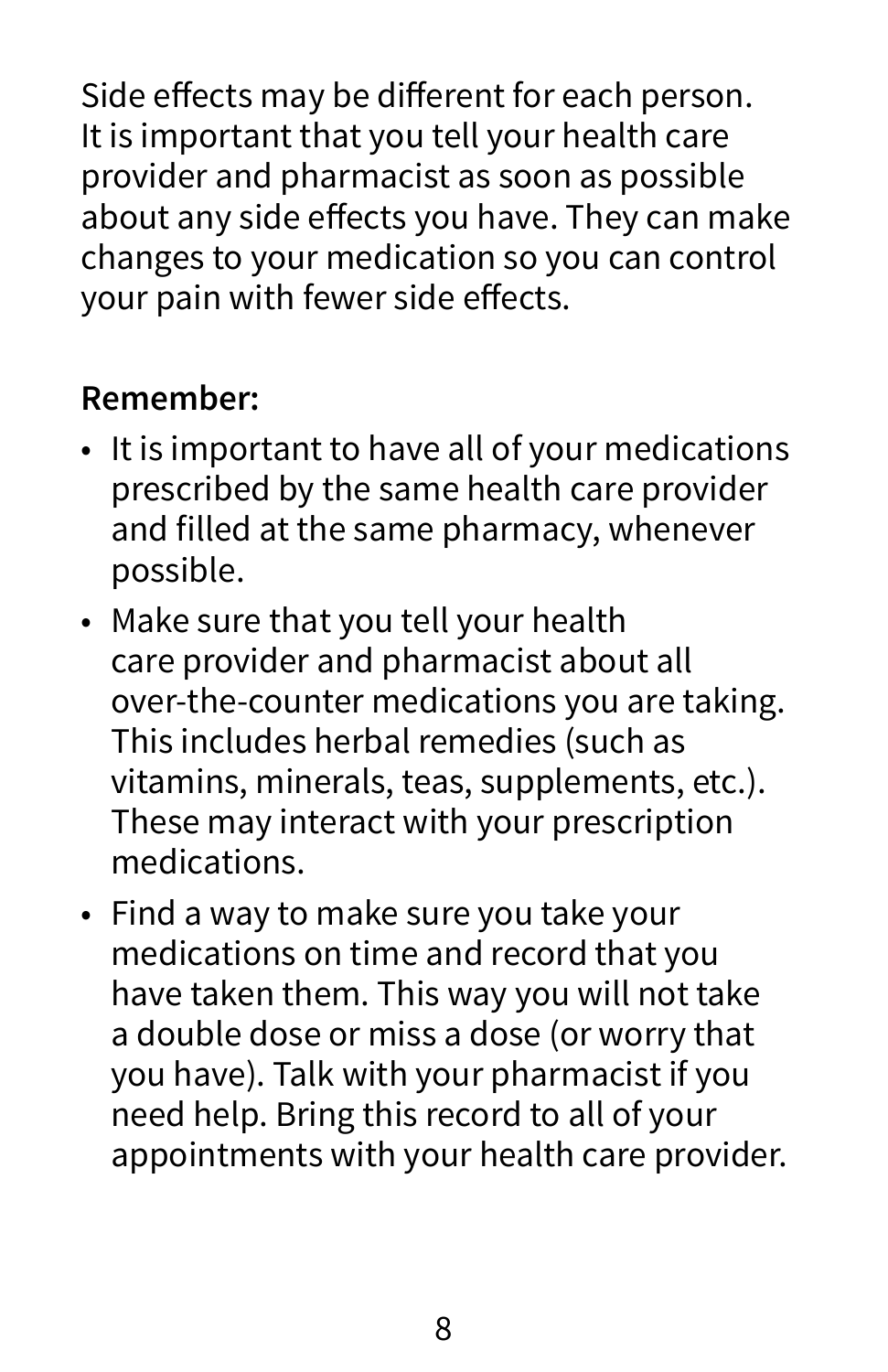• Use a notebook or a pain tracker app on your phone that you can bring to your appointments with your health care provider. Use it to keep track of any questions you may have, feedback from your health care provider, or reactions to medications, etc.

Over time it is easy to forget how you felt after taking a certain medication. Keeping a record lets you go back and check. It is also helpful to your health care provider.

**By regularly using pain self-management strategies, you may be able to lower the amount of medication you need.**

#### **Resources**

**Centre for Addiction and Mental Health (CAMH)** Opioids: How to use them safely

› www.camh.ca/-/media/files/guides-andpublications/opioids-safe-use.pdf

Addiction: An information guide

› www.camh.ca/-/media/files/guides-andpublications/addiction-guide-en.pdf

#### **Government of Canada**

Opioids: What Are They?

› www.canada.ca/content/dam/hc-sc/ documents/services/publications/healthyliving/opioids-what-are-they.pdf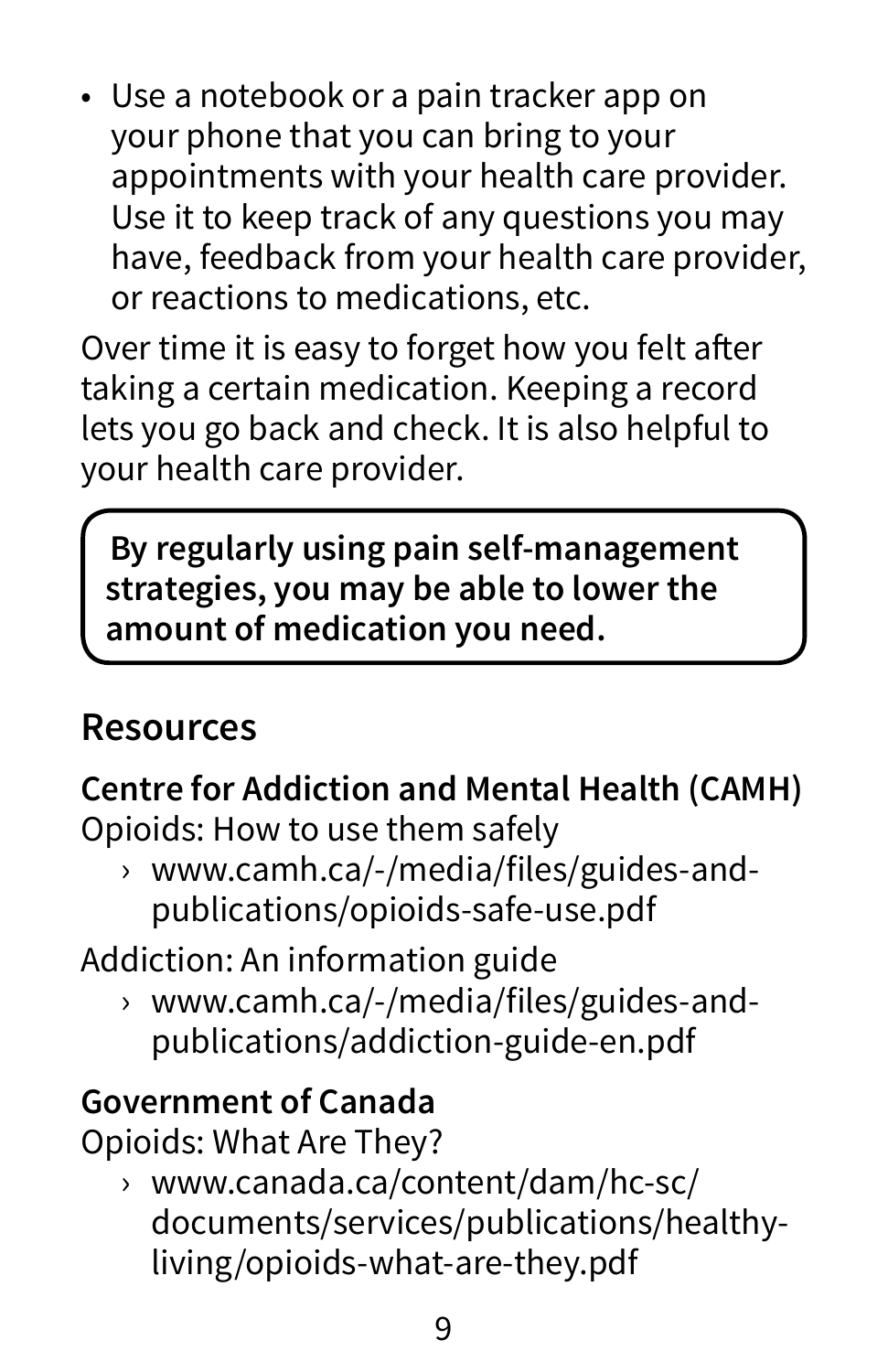## **How can I use the info in this pamphlet to help me manage my pain?**